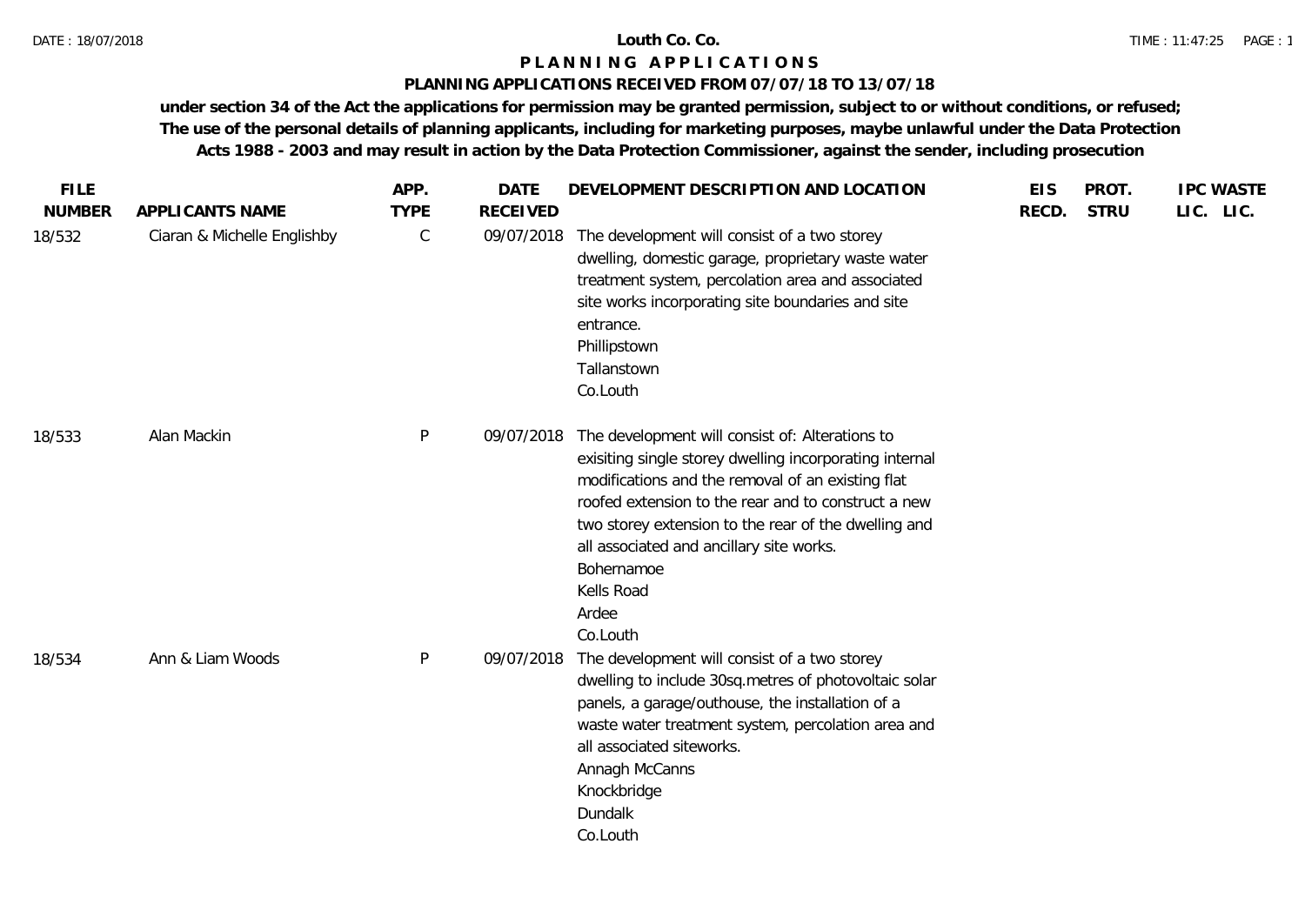# **PLANNING APPLICATIONS RECEIVED FROM 07/07/18 TO 13/07/18**

| <b>FILE</b>   |                              | APP.         | <b>DATE</b> | DEVELOPMENT DESCRIPTION AND LOCATION                                                                                                                                                                                                                                                                           | <b>EIS</b> | PROT.       | <b>IPC WASTE</b> |
|---------------|------------------------------|--------------|-------------|----------------------------------------------------------------------------------------------------------------------------------------------------------------------------------------------------------------------------------------------------------------------------------------------------------------|------------|-------------|------------------|
| <b>NUMBER</b> | APPLICANTS NAME              | <b>TYPE</b>  | RECEIVED    |                                                                                                                                                                                                                                                                                                                | RECD.      | <b>STRU</b> | LIC. LIC.        |
| 18/535        | Gerry Byrne                  | $\mathsf{R}$ | 10/07/2018  | The development will consist of: Retention of -A<br>front porch - A single storey extension to the rear of<br>an existing dwelling house - Outbuildings to rear of<br>dwelling - Alterations to elevations - And associated<br>site development works.<br>27 Seafield Lawns<br>Dundalk<br>Co.Louth<br>A91 T2Y3 |            |             |                  |
| 18/536        | James Byrne                  | R            | 10/07/2018  | The development will consist of: Retention of an<br>existing dwelling house and associated site<br>development works.<br>Clanrye<br>North Commons<br>Carlingford<br>Co.Louth                                                                                                                                   |            |             |                  |
| 18/537        | Leona Collins & John Winters | $\mathsf{P}$ | 10/07/2018  | Permission for: Partial Demolition, extension and<br>alteration to existing dwelling with associated works.<br>No.46 Trinity Street<br>Drogheda<br>Co.Louth                                                                                                                                                    |            |             |                  |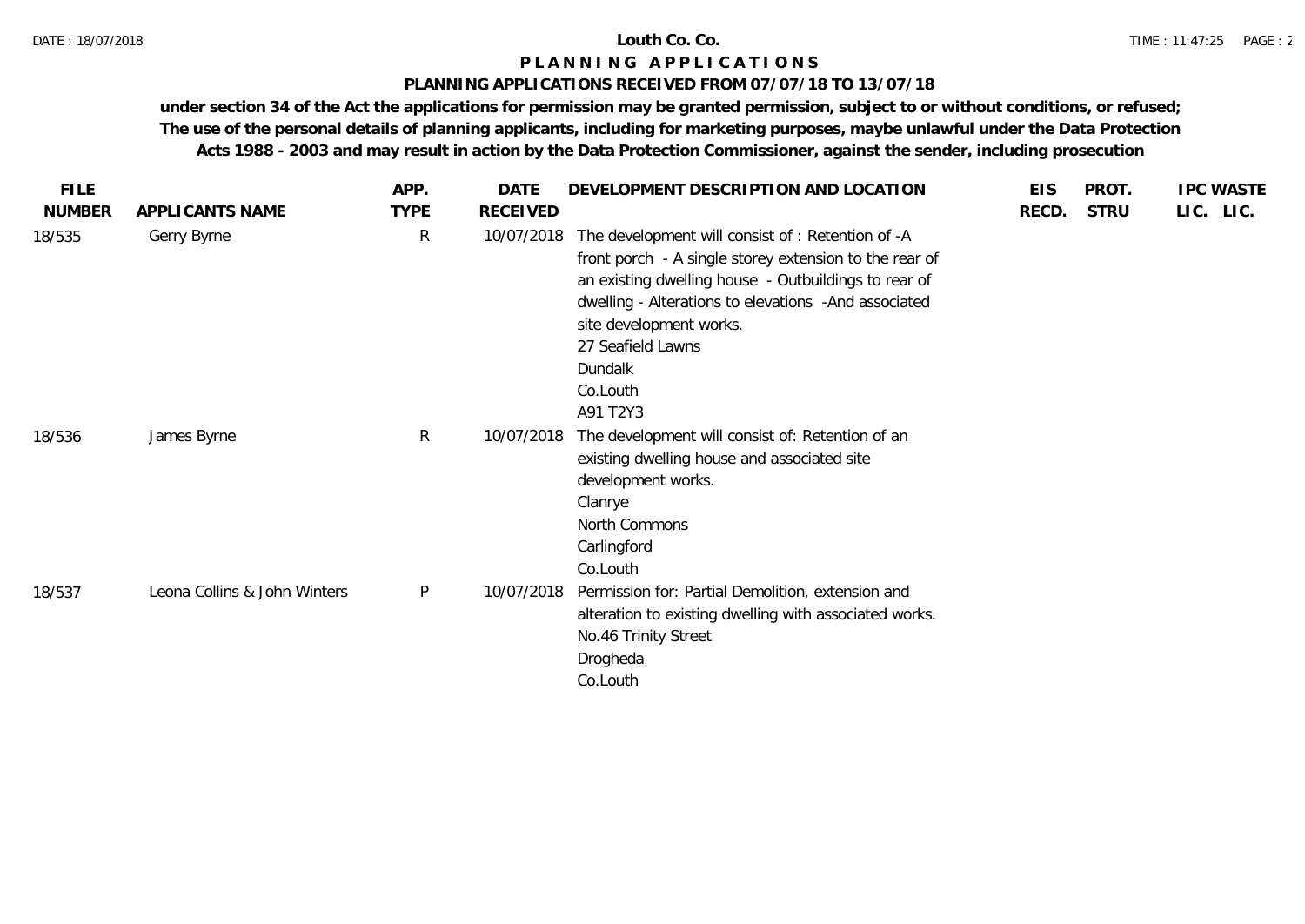# **PLANNING APPLICATIONS RECEIVED FROM 07/07/18 TO 13/07/18**

| <b>FILE</b> |                 | APP. | <b>DATE</b> | DEVELOPMENT DESCRIPTION AND LOCATION                                                                                                                                                                                                                                                                                    | EIS   | PROT.       | <b>IPC WASTE</b> |
|-------------|-----------------|------|-------------|-------------------------------------------------------------------------------------------------------------------------------------------------------------------------------------------------------------------------------------------------------------------------------------------------------------------------|-------|-------------|------------------|
| NUMBER      | APPLICANTS NAME | TYPE | RECEIVED    |                                                                                                                                                                                                                                                                                                                         | RECD. | <b>STRU</b> | LIC. LIC.        |
| 18/538      | P Downey        | P    | 11/07/2018  | The development will consist of the change of use<br>from existing office use to residential use at first,<br>second and third floors, comprising of 3no. one<br>bedroom and 3no. two bedroom apartments<br>including internal alterations and all associated site<br>works.<br>106 West Street<br>Drogheda<br>Co.Louth |       |             |                  |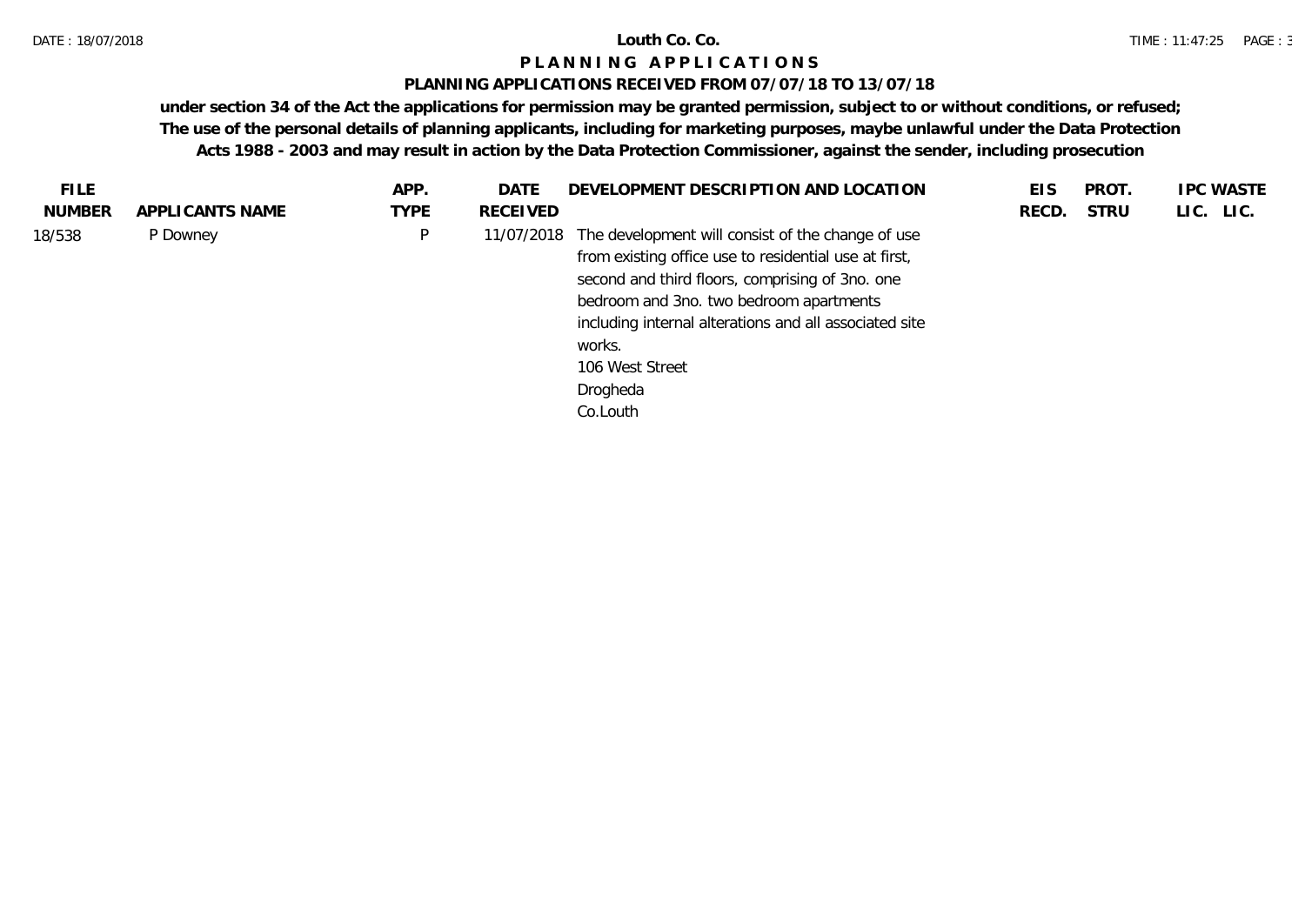#### DATE : 18/07/2018 **Louth Co. Co.**

### **P L A N N I N G A P P L I C A T I O N S**

# **PLANNING APPLICATIONS RECEIVED FROM 07/07/18 TO 13/07/18**

| LIC. LIC.<br><b>NUMBER</b><br>APPLICANTS NAME<br><b>TYPE</b><br><b>RECEIVED</b><br>RECD.<br><b>STRU</b><br>TomOBrien Rec. over asset<br>E<br>18/539<br>11/07/2018<br><b>EXTENSION OF DURATION Parent Planning ref:</b><br>J. Walsh, R. Hoare &<br>07/1507 P) 1056no. residential units and 2no.<br>J.Doherty (In receivership)<br>creche facilities on lands measuring approx.<br>32.90ha. The development provides for a total of<br>816no. dwelling houses consisting of the following;<br>Type A; 36no. 4 bed detached houses; Types B &<br>B1; 196no. 4 bed semi-detached houses, Types C &<br>C1; 164no. 3 bed semi-detached houses. Types D &<br>D1; 116no. 3 bed terraced houses, Types J & J1;<br>304no. 2 bed houses comprising of 224 no. semi<br>detached houses and 80 no. terraced houses. These<br>house types vary between 2 & 3 no. storeys in<br>height. The development also provides for a total of<br>207no. duplex and apartment units consisting of the<br>following; Type E; 138no. duplex units in semi<br>detached and terraced arrangements, Type F; 69no.<br>2 bed apartments. The height of these units is 3no.<br>storeys. The development also provides for a total of<br>33no. apartment units within 3no. apartment blocks;<br>W, X and Z consisting of the following; Types G &<br>G1; 10no. 3 bed apartments, Type H & H1; 11no. 3<br>bed apartments, Types K & K1; 6no 3 bed<br>apartments, Type L & L1; 6no. 3 bed apartments.<br>The height of these blocks varies between 3 & 4no.<br>storeys. The proposed development includes 2no.<br>creche facilities of 340sqm and 450sqm respectively<br>providing a total of 790sqm gross floor area.<br>Permission is also sought for the demolition of 1no. | <b>FILE</b> | APP. | DATE | DEVELOPMENT DESCRIPTION AND LOCATION        | <b>EIS</b> | PROT. | <b>IPC WASTE</b> |
|---------------------------------------------------------------------------------------------------------------------------------------------------------------------------------------------------------------------------------------------------------------------------------------------------------------------------------------------------------------------------------------------------------------------------------------------------------------------------------------------------------------------------------------------------------------------------------------------------------------------------------------------------------------------------------------------------------------------------------------------------------------------------------------------------------------------------------------------------------------------------------------------------------------------------------------------------------------------------------------------------------------------------------------------------------------------------------------------------------------------------------------------------------------------------------------------------------------------------------------------------------------------------------------------------------------------------------------------------------------------------------------------------------------------------------------------------------------------------------------------------------------------------------------------------------------------------------------------------------------------------------------------------------------------------------------------------------------------------------------------|-------------|------|------|---------------------------------------------|------------|-------|------------------|
|                                                                                                                                                                                                                                                                                                                                                                                                                                                                                                                                                                                                                                                                                                                                                                                                                                                                                                                                                                                                                                                                                                                                                                                                                                                                                                                                                                                                                                                                                                                                                                                                                                                                                                                                             |             |      |      |                                             |            |       |                  |
| includes 2no. vehicular accesses from the                                                                                                                                                                                                                                                                                                                                                                                                                                                                                                                                                                                                                                                                                                                                                                                                                                                                                                                                                                                                                                                                                                                                                                                                                                                                                                                                                                                                                                                                                                                                                                                                                                                                                                   |             |      |      | derelict dwelling. The proposed development |            |       |                  |
|                                                                                                                                                                                                                                                                                                                                                                                                                                                                                                                                                                                                                                                                                                                                                                                                                                                                                                                                                                                                                                                                                                                                                                                                                                                                                                                                                                                                                                                                                                                                                                                                                                                                                                                                             |             |      |      |                                             |            |       |                  |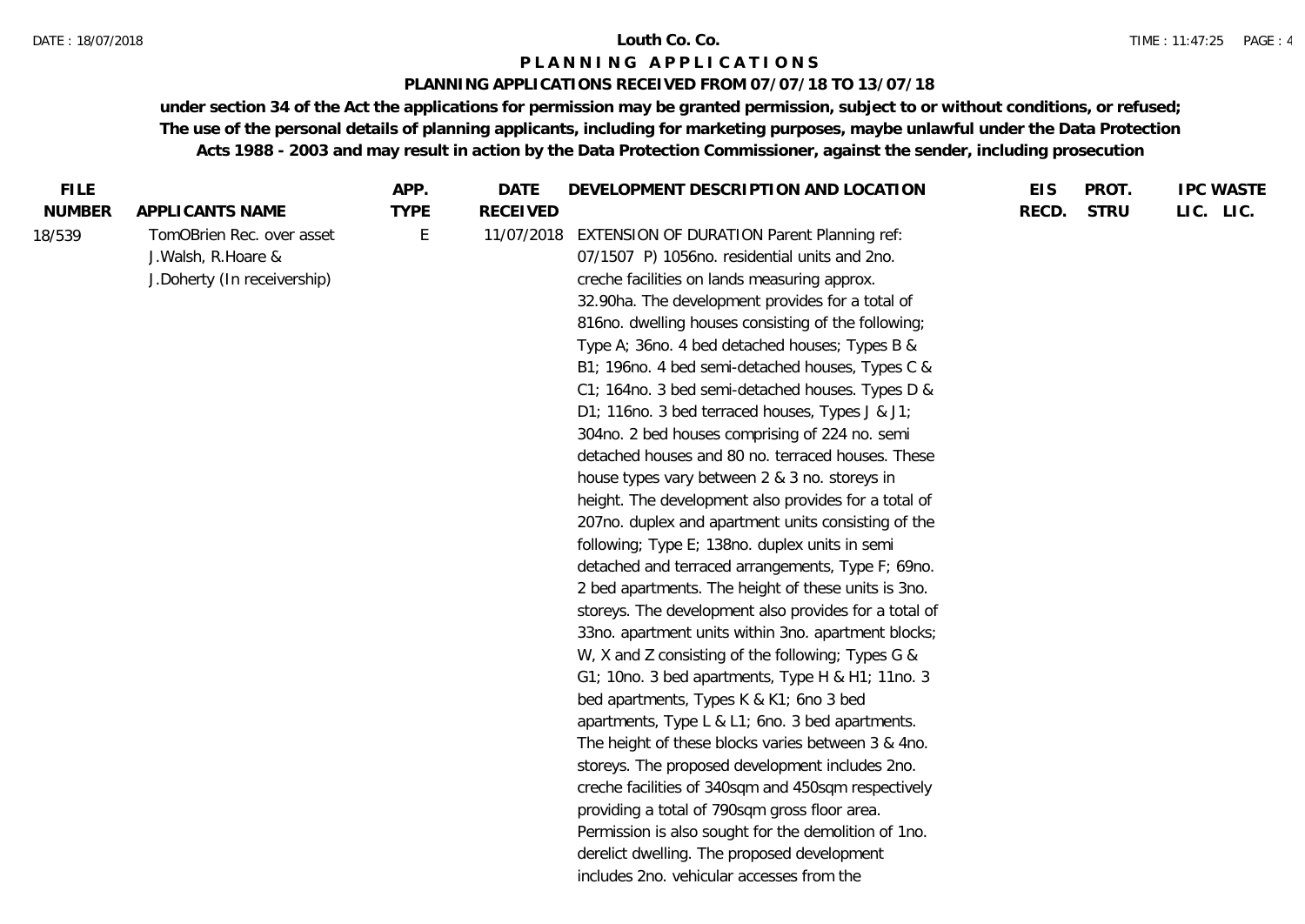### **PLANNING APPLICATIONS RECEIVED FROM 07/07/18 TO 13/07/18**

**under section 34 of the Act the applications for permission may be granted permission, subject to or without conditions, or refused; The use of the personal details of planning applicants, including for marketing purposes, maybe unlawful under the Data Protection Acts 1988 - 2003 and may result in action by the Data Protection Commissioner, against the sender, including prosecution**

| <b>FILE</b>   |                 | APP. | DATE            | DEVELOPMENT DESCRIPTION AND LOCATION |            | PROT | <b>IPC WASTE</b> |
|---------------|-----------------|------|-----------------|--------------------------------------|------------|------|------------------|
| <b>NUMBER</b> | APPLICANTS NAME | TVDF | <b>RECEIVED</b> |                                      | RECD. STRU |      | LIC. LIC.        |
|               |                 |      |                 |                                      |            |      |                  |

Drogheda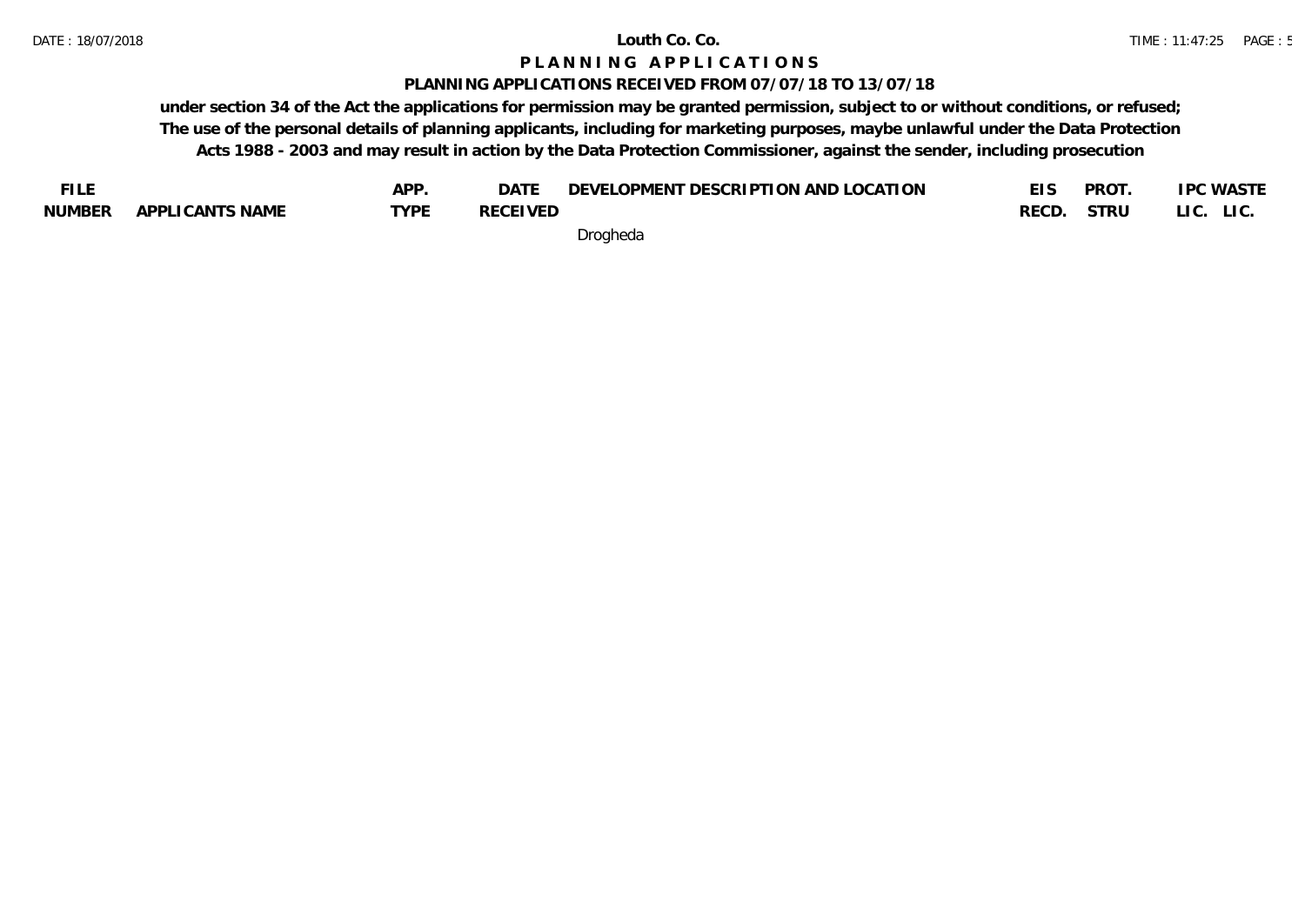#### DATE : 18/07/2018 **Louth Co. Co.**

### **P L A N N I N G A P P L I C A T I O N S**

# **PLANNING APPLICATIONS RECEIVED FROM 07/07/18 TO 13/07/18**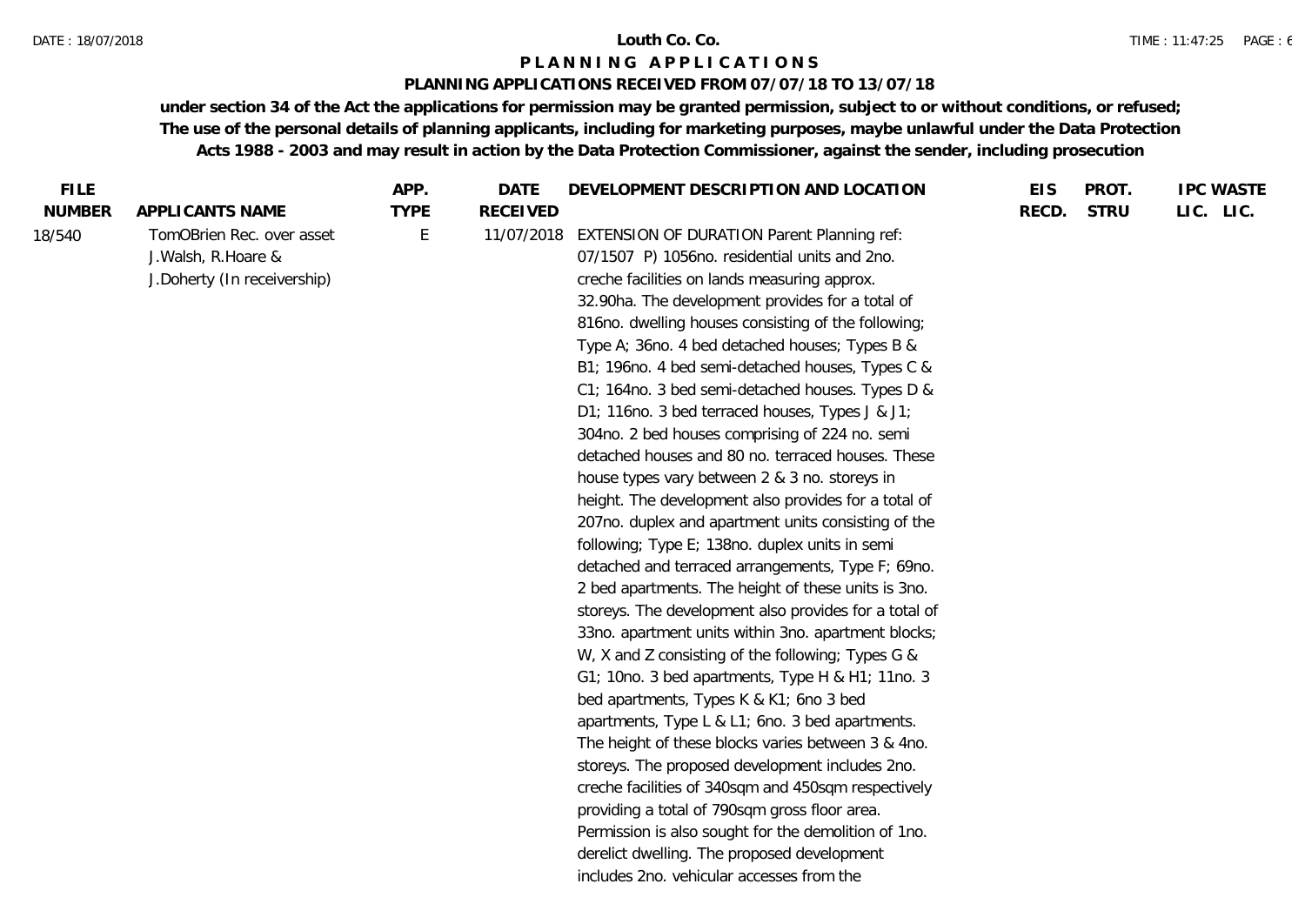# **PLANNING APPLICATIONS RECEIVED FROM 07/07/18 TO 13/07/18**

**under section 34 of the Act the applications for permission may be granted permission, subject to or without conditions, or refused; The use of the personal details of planning applicants, including for marketing purposes, maybe unlawful under the Data Protection Acts 1988 - 2003 and may result in action by the Data Protection Commissioner, against the sender, including prosecution**

| <b>FILE</b>   |                 | APP         | DATE            | DEVELOPMENT DESCRIPTION AND LOCATION |       | PROT | <b>IPC WASTE</b> |
|---------------|-----------------|-------------|-----------------|--------------------------------------|-------|------|------------------|
| <b>NUMBER</b> | APPLICANTS NAME | <b>TYPF</b> | <b>RECEIVED</b> |                                      | RECD. | STRU | LIC. LIC.        |
|               |                 |             |                 | $\sim$ $\sim$ $\sim$                 |       |      |                  |

Drogheda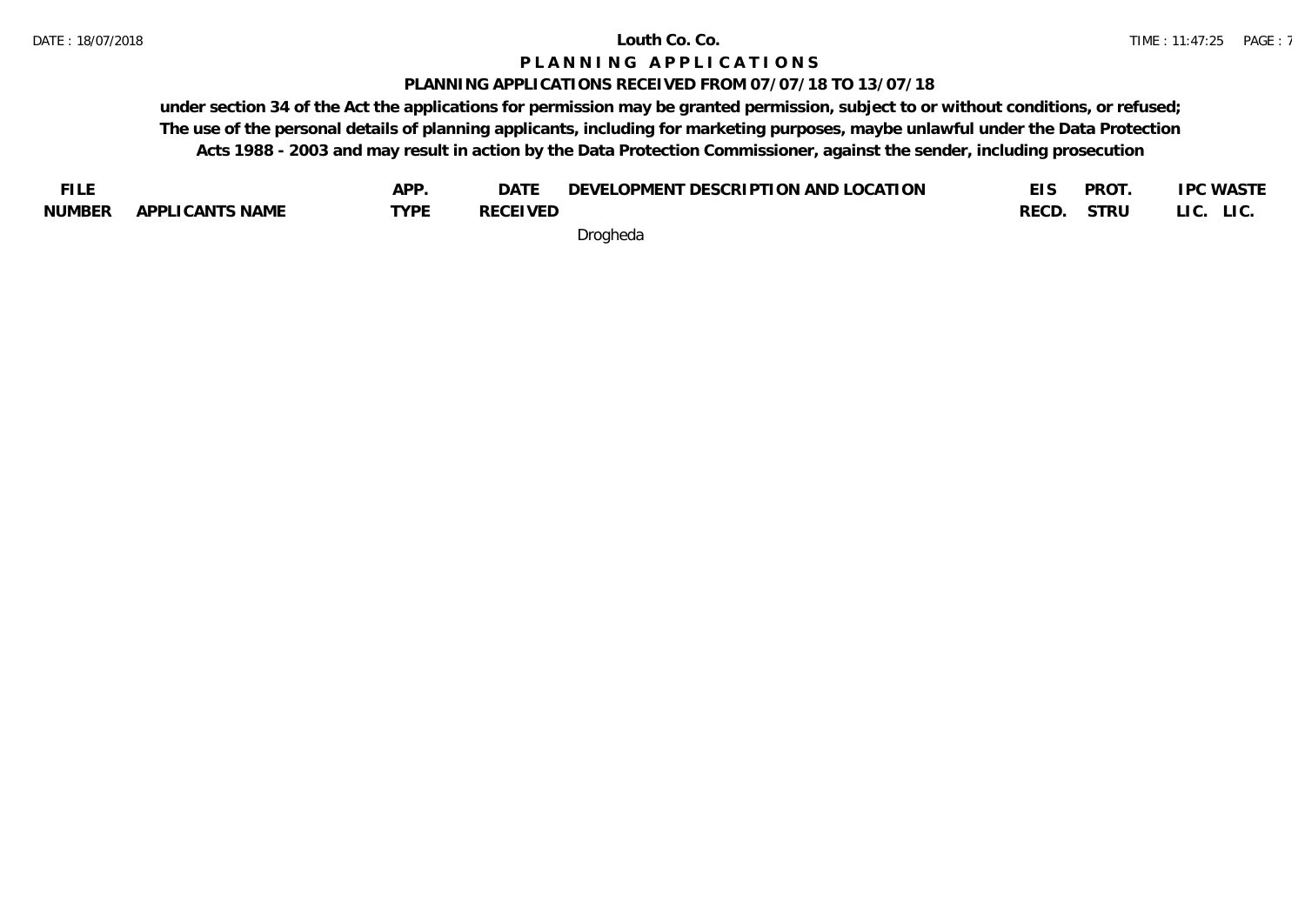# **PLANNING APPLICATIONS RECEIVED FROM 07/07/18 TO 13/07/18**

| <b>FILE</b>             |                                | APP.                        | <b>DATE</b>                   | DEVELOPMENT DESCRIPTION AND LOCATION                                                                                                                                                                                                                                                                                                                                                          | <b>EIS</b> | PROT.       | <b>IPC WASTE</b> |
|-------------------------|--------------------------------|-----------------------------|-------------------------------|-----------------------------------------------------------------------------------------------------------------------------------------------------------------------------------------------------------------------------------------------------------------------------------------------------------------------------------------------------------------------------------------------|------------|-------------|------------------|
| <b>NUMBER</b><br>18/541 | APPLICANTS NAME<br>Jim Carroll | <b>TYPE</b><br>$\mathsf{P}$ | <b>RECEIVED</b><br>12/07/2018 | EXTENSION OF DURATION FOR PARENT<br>PERMISSION REF: 13520055 Permission for a two<br>storey extension to an existing commerical building                                                                                                                                                                                                                                                      | RECD.      | <b>STRU</b> | LIC. LIC.        |
|                         |                                |                             |                               | within a designated architectural conservation area,<br>change of use of existing ground floor office area to<br>retail, alterations to the existing Stapleton Drive /<br>Dublin Street elevations to include for new shop<br>fronts & all associated site works. *Significant<br>Further Information was received on 13/11/13.<br>Stapleton Drive / Dublin Street<br>Dundalk<br>County Louth |            |             |                  |
| 18/542                  | John Gorman                    | R                           | 13/07/2018                    | Retention of a Shed at Gorman Coach Hire.<br>Gorman Coach Hire<br>Brownstown<br>Ballymakenny<br>Drogheda Co.Louth                                                                                                                                                                                                                                                                             |            |             |                  |
| 18/543                  | Eamon O Mordha                 | P                           | 13/07/2018                    | Planning permission for reconstruction of<br>outbuilding and all associated siteworks.<br>Whitestown<br>Greenore<br>C.Louth                                                                                                                                                                                                                                                                   |            |             |                  |